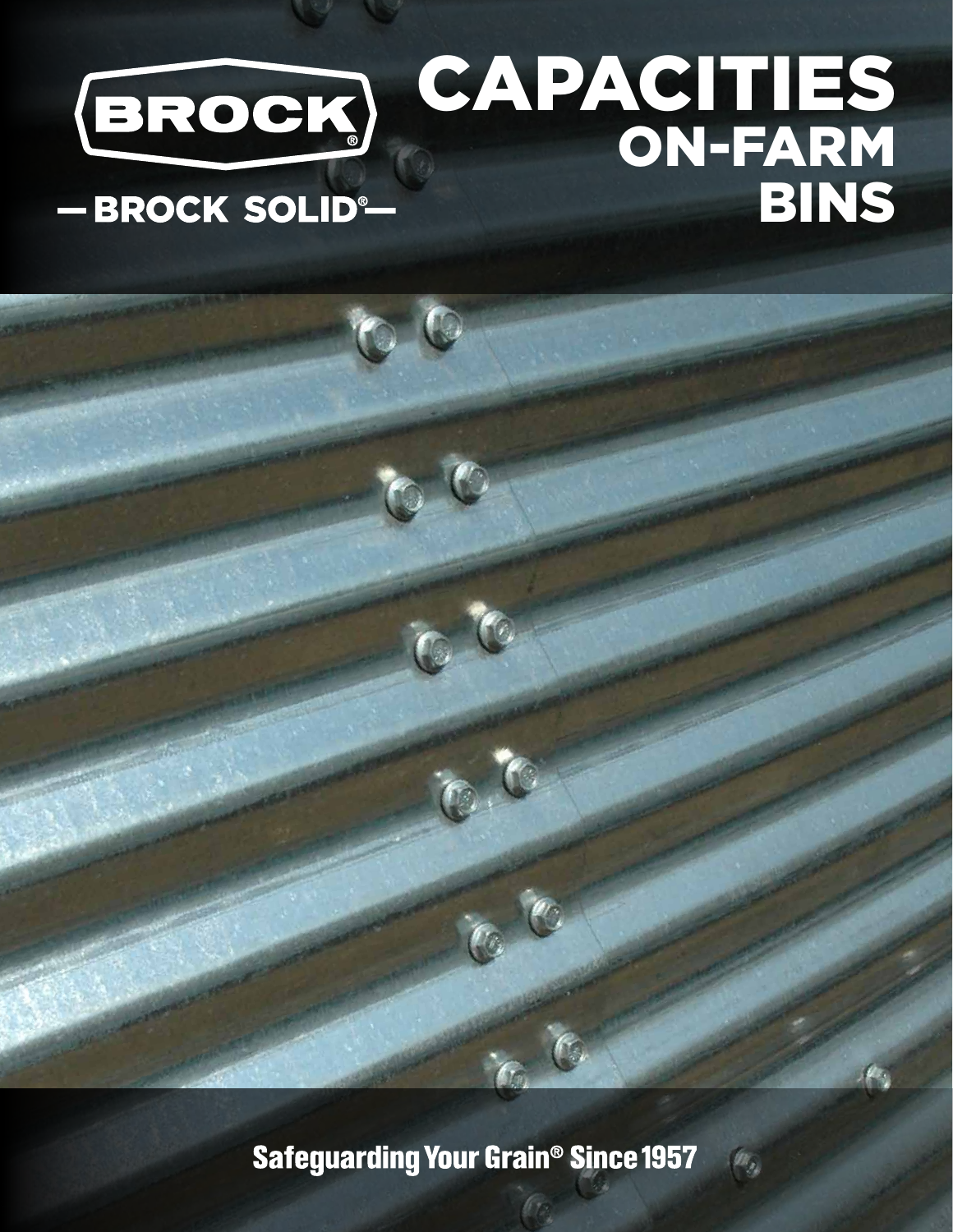# Wide Corrugation Bins

| BROCK® Wide Corrugation On-Farm Storage Bins |                 |                  |                |                   |                                            |                    |                                    |              |                                           |                        |                    |                        |                    |
|----------------------------------------------|-----------------|------------------|----------------|-------------------|--------------------------------------------|--------------------|------------------------------------|--------------|-------------------------------------------|------------------------|--------------------|------------------------|--------------------|
|                                              | <b>Bin Size</b> |                  |                |                   | Maximum Capacity*<br><b>Peaked Storage</b> |                    |                                    | (Bushels)    | Capacity with Drying<br>or Aeration Floor |                        | <b>Eave Height</b> |                        | <b>Fill Height</b> |
| <b>Diameter</b><br>(Meters)                  | <b>Tiers</b>    | <b>Bin Model</b> | <b>Bushels</b> | U.S. Tons<br>Corn | <b>Metric</b><br><b>Tons Corn</b>          | U.S. Tons<br>Wheat | <b>Metric Tons</b><br><b>Wheat</b> | Low<br>Floor | High<br>Floor                             | Feet/<br><b>Inches</b> | <b>Meters</b>      | Feet/<br><b>Inches</b> | <b>Meters</b>      |
|                                              | 3               | 74-01511         | 1,841          | 48.6              | 44.1                                       | 51.9               | 47.1                               | 1,671        | 1,613                                     | $11' - 2''$            | 3.40               | $15' - 0''$            | 4.57               |
| 15 ft.                                       | 4               | 74-01515         | 2,385          | 63.0              | 57.2                                       | 67.2               | 61.0                               | 2,216        | 2,158                                     | 14'-10"                | 4.52               | $18' - 8''$            | 5.70               |
| (4.6 M)                                      | 5               | 74-01518         | 2,930          | 77.4              | 70.2                                       | 82.6               | 74.9                               | 2,760        | 2,702                                     | $18' - 6''$            | 5.63               | $22 - 5$ "             | 6.83               |
|                                              | 6               | 74-01522         | 3,474          | 91.8              | 83.3                                       | 97.9               | 88.8                               | 3,305        | 3,247                                     | $22 - 2$ "             | 6.75               | $26' - 0''$            | 7.92               |
|                                              | 7               | 74-01526         | 4,019          | 106.2             | 96.3                                       | 113.2              | 102.7                              | 3,849        | 3,791                                     | 25'-10"                | 7.87               | 29'-8"                 | 9.05               |
|                                              | 8               | 74-01529         | 4,563          | 120.5             | 109.4                                      | 128.6              | 116.6                              | 4,394        | 4,336                                     | $29' - 6''$            | 8.99               | 33'-5"                 | 10.18              |
|                                              | $\overline{3}$  | 74-01811         | 2,709          | 71.6              | 64.9                                       | 76.3               | 69.2                               | 2,464        | 2,381                                     | $11' - 2''$            | 3.40               | $15' - 11''$           | 4.85               |
| 18 Ft.                                       | $\overline{4}$  | 74-01815         | 3,493          | 92.3              | 83.7                                       | 98.4               | 89.3                               | 3,249        | 3,165                                     | $14' - 10''$           | 4.52               | $19' - 6''$            | 5.94               |
| (5.5 M)                                      | 5               | 74-01818         | 4,278          | 113.0             | 102.5                                      | 120.5              | 109.3                              | 4,033        | 3,950                                     | $18' - 6''$            | 5.63               | $23 - 2"$              | 7.07               |
|                                              | 6               | 74-01822         | 5,062          | 133.7             | 121.3                                      | 142.6              | 129.4                              | 4,818        | 4,734                                     | $22 - 2$ "             | 6.75               | 26'-11"                | 8.20               |
|                                              | $\overline{7}$  | 74-01826         | 5,847          | 154.4             | 140.1                                      | 164.7              | 149.4                              | 5,602        | 5,519                                     | 25'-10"                | 7.87               | $30' - 6''$            | 9.30               |
|                                              | 8               | 74-01829         | 6,631          | 175.2             | 158.9                                      | 186.8              | 169.5                              | 6,387        | 6,303                                     | $29' - 6''$            | 8.99               | $34 - 2"$              | 10.42              |
|                                              | 9               | 74-01833         | 7,416          | 195.9             | 177.7                                      | 208.9              | 189.6                              | 7,171        | 7,087                                     | $33'-2''$              | 10.11              | $37' - 11''$           | 11.55              |
| $21$ Ft.                                     | 3               | 74-02111         | 3,765          | 99.5              | 90.2                                       | 106.1              | 96.2                               | 3,432        | 3,318                                     | $11' - 2''$            | 3.40               | $16' - 8''$            | 5.09               |
| (6.4 M)                                      | $\overline{4}$  | 74-02115         | 4,833          | 127.7             | 115.8                                      | 136.2              | 123.5                              | 4,500        | 4,387                                     | 14'-10"                | 4.52               | $20' - 5''$            | 6.22               |
|                                              | 5               | 74-02118         | 5,901          | 155.9             | 141.4                                      | 166.3              | 150.8                              | 5,568        | 5,455                                     | $18' - 6''$            | 5.63               | $24' - 1''$            | 7.35               |
|                                              | 6               | 74-02122         | 6,970          | 184.1             | 167.0                                      | 196.4              | 178.2                              | 6,637        | 6,523                                     | $22 - 2"$              | 6.75               | $27 - 8$ "             | 8.44               |
|                                              | $\overline{7}$  | 74-02126         | 8,038          | 212.3             | 192.6                                      | 226.5              | 205.5                              | 7,705        | 7,591                                     | 25'-10"                | 7.87               | $31' - 5''$            | 9.57               |
|                                              | 8               | 74-02129         | 9,106          | 240.5             | 218.2                                      | 256.6              | 232.8                              | 8,773        | 8,659                                     | $29' - 6''$            | 8.99               | $35' - 1''$            | 10.70              |
|                                              | 9               | 74-02133         | 10,174         | 268.7             | 243.8                                      | 286.7              | 260.1                              | 9,841        | 9,727                                     | $33'-2''$              | 10.11              | 38'-8"                 | 11.80              |
| 24 Ft.                                       | 3               | 74-02411         | 5,020          | 132.6             | 120.3                                      | 141.4              | 128.3                              | 4,585        | 4,436                                     | $11' - 2''$            | 3.40               | $17' - 7''$            | 5.36               |
| (7.3 M)                                      | $\overline{4}$  | 74-02415         | 6,415          | 169.5             | 153.7                                      | 180.8              | 164.0                              | 5,980        | 5,831                                     | 14'-10"                | 4.52               | $21' - 4''$            | 6.49               |
|                                              | 5               | 74-02418         | 7,811          | 206.3             | 187.2                                      | 220.1              | 199.6                              | 7,376        | 7,227                                     | $18' - 6''$            | 5.63               | 24'-11"                | 7.59               |
|                                              | $6\phantom{1}$  | 74-02422         | 9,206          | 243.2             | 220.6                                      | 259.4              | 235.3                              | 8,771        | 8,622                                     | $22'-2''$              | 6.75               | $28' - 7''$            | 8.72               |
|                                              | $\overline{7}$  | 74-02426         | 10,602         | 280.0             | 254.1                                      | 298.7              | 271.0                              | 10,167       | 10,018                                    | 25'-10"                | 7.87               | $32 - 4"$              | 9.85               |
|                                              | 8               | 74-02429         | 11,997         | 316.9             | 287.5                                      | 338.0              | 306.7                              | 11,562       | 11,413                                    | $29' - 6''$            | 8.99               | $35' - 11''$           | 10.94              |
|                                              | 9               | 74-02433         | 13,392         | 353.8             | 320.9                                      | 377.4              | 342.3                              | 12,958       | 12,809                                    | $33'-2''$              | 10.11              | $39' - 7''$            | 12.07              |
| $27$ Ft.                                     | 3               | 74-02711         | 6,482          | 171.2             | 155.3                                      | 182.6              | 165.7                              | 5,931        | 5,743                                     | $11' - 2''$            | 3.40               | $18' - 6''$            | 5.64               |
| (8.2 M)                                      | 4               | 74-02715         | 8,248          | 217.9             | 197.7                                      | 232.4              | 210.8                              | 7,698        | 7,509                                     | $14' - 10''$           | 4.52               | $22'-1''$              | 6.74               |
|                                              | 5               | 74-02718         | 10,015         | 264.5             | 240.0                                      | 282.2              | 256.0                              | 9,464        | 9,276                                     | $18' - 6''$            | 5.63               | 25'-10"                | 7.86               |
|                                              | 6               | 74-02722         | 11,781         | 311.2             | 282.3                                      | 332.0              | 301.1                              | 11,231       | 11,042                                    | $22 - 2"$              | 6.75               | $29' - 6''$            | 8.99               |
|                                              | 7               | 74-02726         | 13,548         | 357.9             | 324.7                                      | 381.7              | 346.3                              | 12,997       | 12,809                                    | 25'-10"                | 7.87               | $33' - 1''$            | 10.09              |
|                                              | 8               | 74-02729         | 15,314         | 404.5             | 367.0                                      | 431.5              | 391.5                              | 14,764       | 14,575                                    | $29' - 6''$            | 8.99               | 36'-10"                | 11.22              |
|                                              | 9               | 74-02733         | 17,081         | 451.2             | 409.3                                      | 481.3              | 436.6                              | 16,530       | 16,342                                    | $33'-2''$              | 10.11              | $40' - 6''$            | 12.34              |
|                                              | 10              | 74-02737         | 18,847         | 497.9             | 451.7                                      | 531.0              | 481.8                              | 18,297       | 18,108                                    | 36'-10"                | 11.22              | 44'-1"                 | 13.44              |
| 30 Ft.                                       | $\overline{4}$  | 74-03015         | 10,342         | 273.2             | 247.8                                      | 291.4              | 264.4                              | 9,662        | 9,430                                     | $14' - 10''$           | 4.52               | $23'-0''$              | 7.01               |
| (9.1 M)                                      | $\mathsf S$     | 74-03018         | 12,523         | 330.8             | 300.1                                      | 352.9              | 320.1                              | 11,843       | 11,611                                    | $18' - 6''$            | 5.63               | $26' - 8''$            | 8.14               |
|                                              | $6\,$           | 74-03022         | 14,704         | 388.4             | 352.4                                      | 414.3              | 375.9                              | 14,024       | 13,792                                    | $22 - 2$ "             | 6.75               | $30' - 4''$            | 9.24               |
|                                              | 7               | 74-03026         | 16,886         | 446.0             | 404.6                                      | 475.8              | 431.6                              | 16,206       | 15,973                                    | 25'-10"                | 7.87               | 34'-0"                 | 10.36              |
|                                              | 8               | 74-03029         | 19,067         | 503.7             | 456.9                                      | 537.2              | 487.4                              | 18,387       | 18,155                                    | $29' - 6''$            | 8.99               | $37' - 8''$            | 11.49              |
|                                              | 9               | 74-03033         | 21,248         | 561.3             | 509.2                                      | 598.7              | 543.1                              | 20,568       | 20,336                                    | $33'-2''$              | 10.11              | $41' - 4''$            | 12.59              |
|                                              | 10              | 74-03037         | 23,429         | 618.9             | 561.5                                      | 660.1              | 598.9                              | 22,749       | 22,517                                    | 36'-10"                | 11.22              | $45' - 0''$            | 13.72              |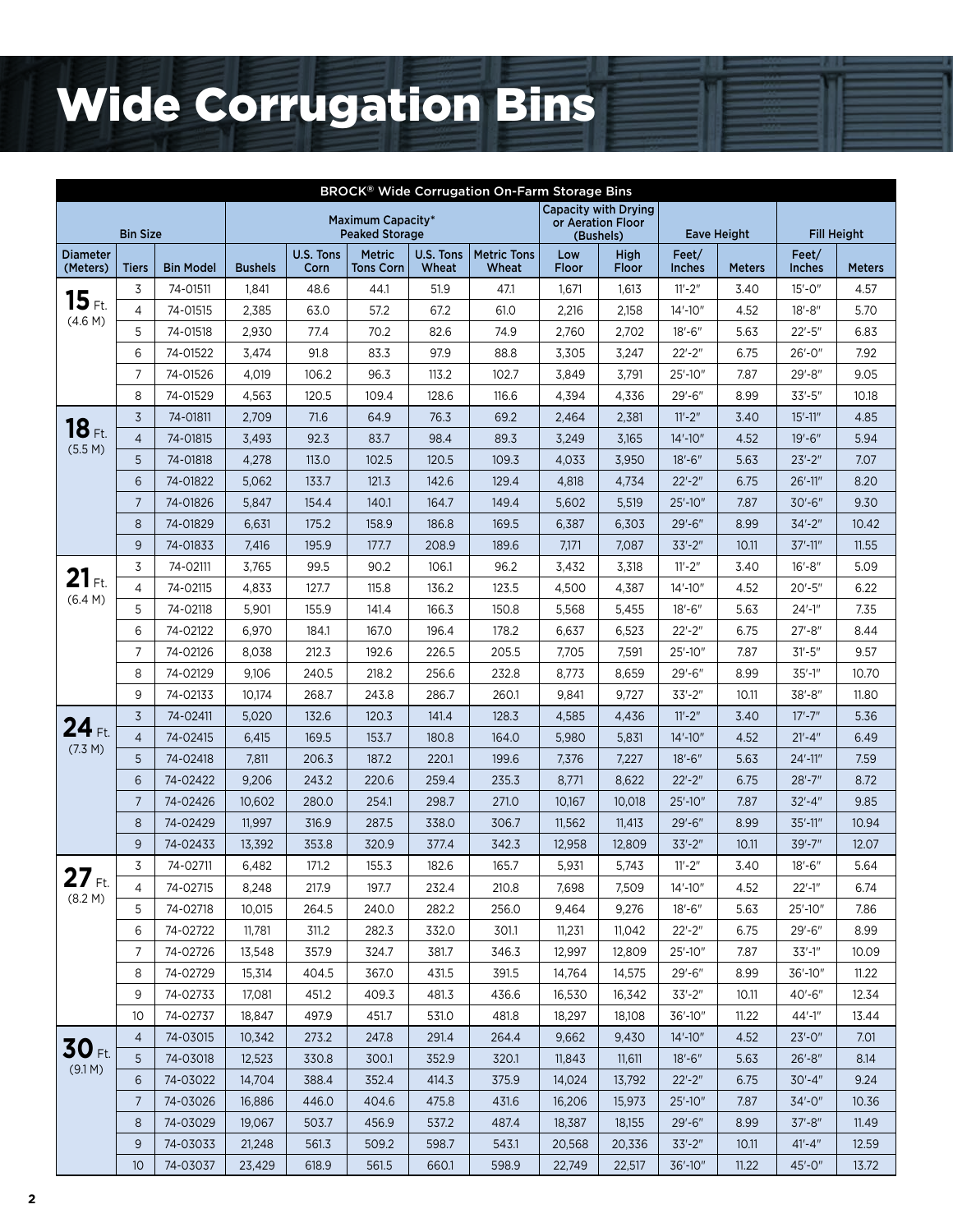## **BROCK SOLID® BROCI**

|                             |                |                  | BROCK® Wide Corrugation On-Farm Storage Bins |                   |                                            |                    |                             |                                |                             |                 |                    |                        |                    |
|-----------------------------|----------------|------------------|----------------------------------------------|-------------------|--------------------------------------------|--------------------|-----------------------------|--------------------------------|-----------------------------|-----------------|--------------------|------------------------|--------------------|
| <b>Bin Size</b>             |                |                  |                                              |                   | Maximum Capacity*<br><b>Peaked Storage</b> |                    |                             | or Aeration Floor<br>(Bushels) | <b>Capacity with Drying</b> |                 | <b>Eave Height</b> |                        | <b>Fill Height</b> |
| <b>Diameter</b><br>(Meters) | <b>Tiers</b>   | <b>Bin Model</b> | <b>Bushels</b>                               | U.S. Tons<br>Corn | <b>Metric</b><br><b>Tons Corn</b>          | U.S. Tons<br>Wheat | <b>Metric Tons</b><br>Wheat | Low<br>Floor                   | High<br>Floor               | Feet/<br>Inches | <b>Meters</b>      | Feet/<br><b>Inches</b> | <b>Meters</b>      |
|                             | 4              | 74-03315         | 12,706                                       | 335.6             | 304.5                                      | 358.0              | 324.8                       | 11,883                         | 11,602                      | 14'-10"         | 4.52               | $23' - 11''$           | 7.28               |
| $\overline{{\bf 33}}$ Ft.   | 5              | 74-03318         | 15,345                                       | 405.4             | 367.7                                      | 432.4              | 392.2                       | 14,523                         | 14,241                      | $18' - 6''$     | 5.63               | $27' - 6''$            | 8.38               |
| (10.1 M)                    | 6              | 74-03322         | 17,985                                       | 475.1             | 431.0                                      | 506.7              | 459.7                       | 17,162                         | 16,881                      | $22 - 2$ "      | 6.75               | $31' - 2''$            | 9.51               |
|                             | $\overline{7}$ | 74-03326         | 20,625                                       | 544.8             | 494.2                                      | 581.1              | 527.2                       | 19,802                         | 19,521                      | 25'-10"         | 7.87               | 34'-11"                | 10.64              |
|                             | 8              | 74-03329         | 23,264                                       | 614.5             | 557.5                                      | 655.5              | 594.7                       | 22,441                         | 22,160                      | $29' - 6''$     | 8.99               | 38'-6"                 | 11.73              |
|                             | 9              | 74-03333         | 25,904                                       | 684.3             | 620.8                                      | 729.9              | 662.1                       | 25,081                         | 24,800                      | $33'-2''$       | 10.11              | $42 - 2$ "             | 12.86              |
|                             | 10             | 74-03337         | 28,543                                       | 754.0             | 684.0                                      | 804.3              | 729.6                       | 27,721                         | 27,440                      | 36'-10"         | 11.22              | 45'-11"                | 13.99              |
|                             | $\overline{4}$ | 74-03615         | 15,349                                       | 405.5             | 367.8                                      | 432.5              | 392.3                       | 14,370                         | 14,035                      | $14' - 10''$    | 4.52               | $24' - 8''$            | 7.53               |
| 36F<br>(11.0 M)             | 5              | 74-03618         | 18,491                                       | 488.4             | 443.1                                      | 521.0              | 472.7                       | 17,512                         | 17,177                      | $18' - 6''$     | 5.63               | $28 - 5$ "             | 8.66               |
|                             | 6              | 74-03622         | 21,633                                       | 571.4             | 518.4                                      | 609.5              | 553.0                       | 20,653                         | 20,319                      | $22 - 2$ "      | 6.75               | $32 - 0$ "             | 9.75               |
|                             | $\overline{7}$ | 74-03626         | 24,774                                       | 654.4             | 593.7                                      | 698.0              | 633.3                       | 23,795                         | 23,460                      | 25'-10"         | 7.87               | $35' - 8''$            | 10.88              |
|                             | 8              | 74-03629         | 27,916                                       | 737.4             | 669.0                                      | 786.6              | 713.6                       | 26,937                         | 26,602                      | $29' - 6''$     | 8.99               | $39' - 5''$            | 12.01              |
|                             | 9              | 74-03633         | 31,058                                       | 820.4             | 744.3                                      | 875.1              | 793.9                       | 30,078                         | 29,744                      | $33'-2"$        | 10.11              | $43' - 0''$            | 13.11              |
|                             | 10             | 74-03637         | 34.199                                       | 903.4             | 819.5                                      | 963.6              | 874.2                       | 33,220                         | 32,885                      | 36'-10"         | 11.22              | 46'-8"                 | 14.23              |
|                             | 4              | 74-04215         | 21.512                                       | 568.3             | 515.5                                      | 606.1              | 549.9                       | 20.179                         | 19,724                      | 14'-10"         | 4.52               | $26' - 6''$            | 8.08               |
| 42 Ft.<br>(12.8 M)          | 5              | 74-04218         | 25,789                                       | 681.2             | 618.0                                      | 726.6              | 659.2                       | 24,456                         | 24,001                      | $18' - 6''$     | 5.63               | $30'-2"$               | 9.20               |
|                             | 6              | 74-04222         | 30,066                                       | 794.2             | 720.5                                      | 847.2              | 768.5                       | 28,733                         | 28,278                      | $22 - 2"$       | 6.75               | 33'-10"                | 10.30              |
|                             | $\overline{7}$ | 74-04226         | 34,343                                       | 907.2             | 823.0                                      | 967.7              | 877.9                       | 33,010                         | 32,555                      | 25'-10"         | 7.87               | $37' - 6''$            | 11.43              |
|                             | 8              | 74-04229         | 38,620                                       | 1,020.2           | 925.5                                      | 1,088.2            | 987.2                       | 37,287                         | 36,832                      | $29' - 6''$     | 8.99               | $41 - 2$ "             | 12.56              |
|                             | 9              | 74-04233         | 42,897                                       | 1,133.1           | 1,028.0                                    | 1,208.7            | 1,096.5                     | 41,564                         | 41,108                      | $33 - 2$ "      | 10.11              | 44'-10"                | 13.66              |
|                             | 10             | 74-04237         | 47,174                                       | 1,246.1           | 1,130.5                                    | 1,329.2            | 1,205.8                     | 45,841                         | 45,385                      | 36'-10"         | 11.22              | 48'-6"                 | 14.78              |
|                             | $\overline{4}$ | 74-04815         | 28,907                                       | 763.6             | 692.7                                      | 814.5              | 738.9                       | 27,166                         | 26,571                      | $14' - 10''$    | 4.52               | $28 - 2$ "             | 8.60               |
| 48 Ft.<br>(14.6 M)          | 5              | 74-04818         | 34,494                                       | 911.2             | 826.6                                      | 971.9              | 881.7                       | 32,753                         | 32,158                      | $18' - 6''$     | 5.63               | $31' - 11''$           | 9.72               |
|                             | 6              | 74-04822         | 40,081                                       | 1,058.8           | 960.5                                      | 1,129.3            | 1,024.5                     | 38,340                         | 37,745                      | $22 - 2"$       | 6.75               | $35'-6''$              | 10.82              |
|                             | $\overline{7}$ | 74-04826         | 45,668                                       | 1,206.3           | 1,094.4                                    | 1,286.8            | 1,167.3                     | 43,927                         | 43,332                      | 25'-10"         | 7.87               | $39' - 2"$             | 11.95              |
|                             | 8              | 74-04829         | 51,255                                       | 1,353.9           | 1,228.3                                    | 1,444.2            | 1,310.2                     | 49,514                         | 48,919                      | $29' - 6''$     | 8.99               | 42'-11"                | 13.08              |
|                             | 9              | 74-04833         | 56,842                                       | 1,501.5           | 1,362.2                                    | 1,601.6            | 1,453.0                     | 55,101                         | 54,506                      | $33'-2''$       | 10.11              | $46' - 6''$            | 14.17              |
|                             | 10             | 74-04837         | 62,429                                       | 1,649.1           | 1,496.0                                    | 1,759.0            | 1,595.8                     | 60,688                         | 60,093                      | 36'-10"         | 11.22              | $50' - 2"$             | 15.30              |

**\* Maximum Capacity** for a bin allows for grain to be at a 28° angle of repose, starting one inch (25 mm) below the eave. The grain capacities listed above are based on ASAE Standard S413.1, with a compaction factor of 6%. Metric tons are based on ASAE Standard D241.4 of 721 kg per cubic meter for corn and 772 kg per cubic meter for wheat. Bins are designed to meet ASCE 7-10 code requirements for 105 mph (169 km/h) wind zones and UBC 97 seismic zone 1. Standard roof peak capacity for Brock's on-farm bins is up to 8,000 pounds (3,600 kg) depending on bin diameter and ground snow load. In the pursuit of LEADERSHIP THROUGH INNOVATION®, we reserve the right to change specifications without prior notice.

Because you will customize your grain storage system to your unique needs, not all potentially dangerous or harmful situations can be identified by Brock Grain Systems at the time the bin components and accessories are manufactured. Therefore, it is essential that you think safety first and pay close attention to all possible hazards within your storage systems.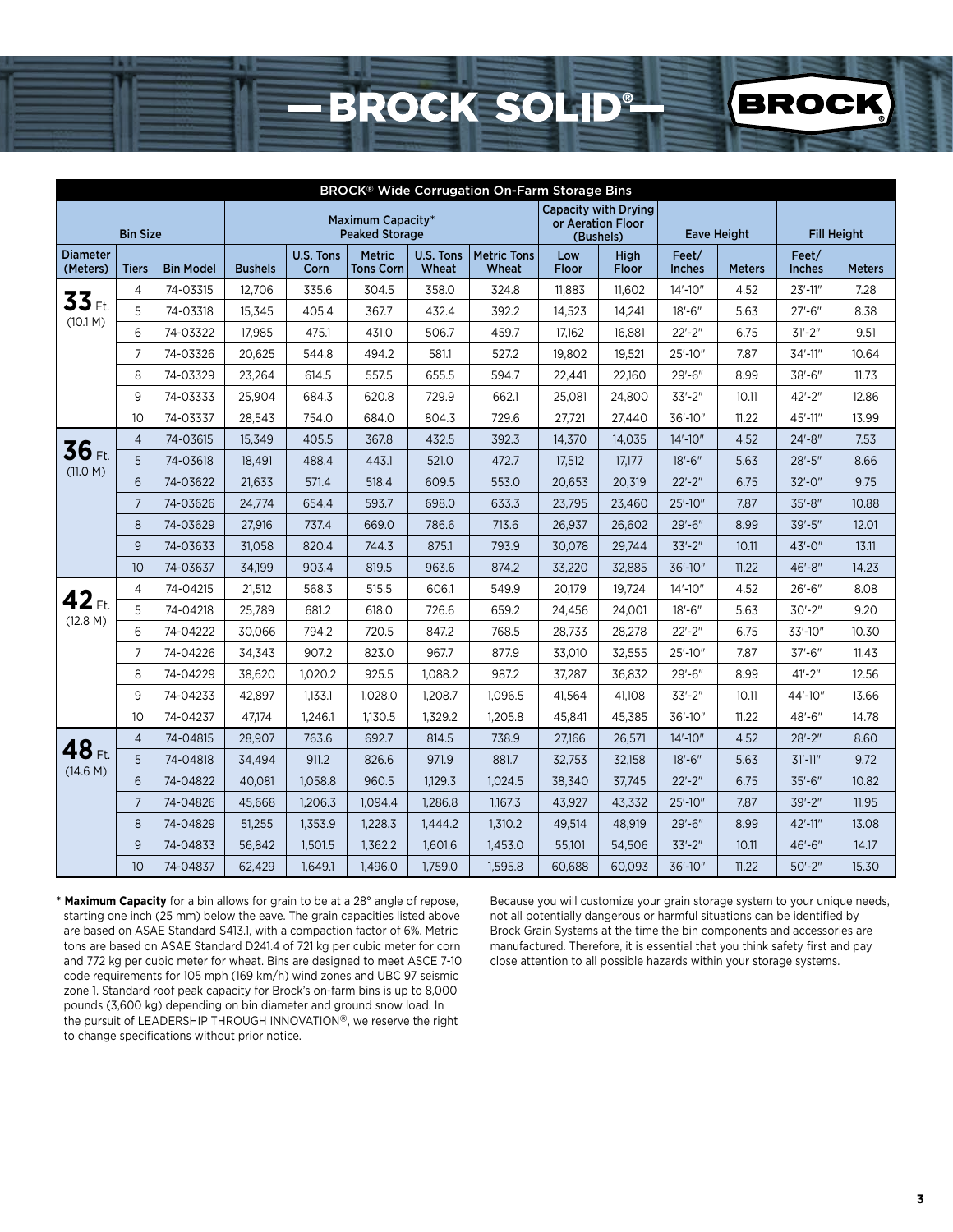# Narrow Corrugation Bins

|                      | BROCK® Narrow Corrugation On-Farm Storage Bins |                  |                |                   |                                            |                    |                             |              |                                                  |                        |                    |                        |                    |
|----------------------|------------------------------------------------|------------------|----------------|-------------------|--------------------------------------------|--------------------|-----------------------------|--------------|--------------------------------------------------|------------------------|--------------------|------------------------|--------------------|
|                      | <b>Bin Size</b>                                |                  |                |                   | Maximum Capacity*<br><b>Peaked Storage</b> |                    |                             | (Bushels)    | <b>Capacity with Drying</b><br>or Aeration Floor |                        | <b>Eave Height</b> |                        | <b>Fill Height</b> |
| Diameter<br>(Meters) | <b>Rings</b>                                   | <b>Bin Model</b> | <b>Bushels</b> | U.S. Tons<br>Corn | <b>Metric</b><br><b>Tons Corn</b>          | U.S. Tons<br>Wheat | <b>Metric Tons</b><br>Wheat | Low<br>Floor | High<br>Floor                                    | Feet/<br><b>Inches</b> | <b>Meters</b>      | Feet/<br><b>Inches</b> | <b>Meters</b>      |
|                      | 3                                              | 7-01203          | 866            | 22.9              | 20.8                                       | 24.4               | 22.1                        | 758          | 721                                              | $8 - 2"$               | 2.50               | $11' - 1''$            | 3.40               |
| $12$ Ft.             | $\overline{4}$                                 | 7-01204          | 1,120          | 29.6              | 26.8                                       | 31.5               | 28.6                        | 1,011        | 974                                              | $10' - 10''$           | 3.29               | $13' - 9''$            | 4.20               |
| (3.7 M)              | 5                                              | 7-01205          | 1,373          | 36.3              | 32.9                                       | 38.7               | 35.1                        | 1,264        | 1,227                                            | $13' - 6''$            | 4.11               | $16' - 5''$            | 5.00               |
|                      | 6                                              | 7-01206          | 1,626          | 42.9              | 39.0                                       | 45.8               | 41.6                        | 1,517        | 1,480                                            | $16' - 2''$            | 4.94               | $19' - 1''$            | 5.80               |
|                      | $\overline{7}$                                 | 7-01207          | 1,879          | 49.6              | 45.0                                       | 52.9               | 48.0                        | 1,770        | 1,733                                            | 18'-10"                | 5.73               | $21' - 9''$            | 6.60               |
|                      | 8                                              | 7-01208          | 2,132          | 56.3              | 51.1                                       | 60.1               | 54.5                        | 2,024        | 1,987                                            | $21' - 6''$            | 6.55               | $24' - 5''$            | 7.40               |
|                      | 9                                              | 7-01209          | 2,385          | 63.0              | 57.2                                       | 67.2               | 61.0                        | 2,277        | 2,240                                            | $24 - 2"$              | 7.38               | $27' - 1''$            | 8.30               |
|                      | $\overline{4}$                                 | 7-01504          | 1,790          | 47.3              | 42.9                                       | 50.4               | 45.8                        | 1,620        | 1,562                                            | $10' - 10''$           | 3.29               | $14' - 8''$            | 4.48               |
| 15 ft.               | 5                                              | 7-01505          | 2,186          | 57.7              | 52.4                                       | 61.6               | 55.9                        | 2,016        | 1,958                                            | $13'-6''$              | 4.11               | $17' - 5''$            | 5.30               |
| (4.6 M)              | 6                                              | 7-01506          | 2,582          | 68.2              | 61.9                                       | 72.7               | 66.0                        | 2,412        | 2,354                                            | $16' - 2''$            | 4.94               | $20' - 0''$            | 6.10               |
|                      | $\overline{7}$                                 | 7-01507          | 2,978          | 78.7              | 71.4                                       | 83.9               | 76.1                        | 2,808        | 2,750                                            | $18' - 10''$           | 5.73               | $22 - 8$ "             | 6.92               |
|                      | 8                                              | 7-01508          | 3,373          | 89.1              | 80.8                                       | 95.1               | 86.2                        | 3,204        | 3,146                                            | $21' - 6''$            | 6.55               | $25' - 5''$            | 7.74               |
|                      | 9                                              | 7-01509          | 3,769          | 99.6              | 90.3                                       | 106.2              | 96.3                        | 3,600        | 3,542                                            | $24 - 2"$              | 7.38               | $28' - 0''$            | 8.53               |
|                      | 10 <sup>°</sup>                                | 7-01510          | 4,165          | 110.0             | 99.8                                       | 117.4              | 106.5                       | 3,996        | 3,938                                            | 26'-10"                | 8.17               | $30' - 8''$            | 9.36               |
|                      | 11                                             | 7-01511          | 4,561          | 120.5             | 109.3                                      | 128.5              | 116.6                       | 4,391        | 4,333                                            | $29' - 6''$            | 8.99               | $33'-5''$              | 10.18              |
|                      | 4                                              | 7-01804          | 2,635          | 69.6              | 63.2                                       | 74.3               | 67.4                        | 2,391        | 2,307                                            | $10' - 10''$           | 3.29               | $15' - 6''$            | 4.72               |
| $18F_{\rm th}$       | 5                                              | 7-01805          | 3,206          | 84.7              | 76.8                                       | 90.3               | 81.9                        | 2,961        | 2,878                                            | $13' - 6''$            | 4.11               | $18' - 2''$            | 5.55               |
| (5.5 M)              | 6                                              | 7-01806          | 3,776          | 99.7              | 90.5                                       | 106.4              | 96.5                        | 3,532        | 3,448                                            | $16' - 2''$            | 4.94               | $20' - 11''$           | 6.37               |
|                      | $\overline{7}$                                 | 7-01807          | 4,347          | 114.8             | 104.2                                      | 122.5              | 111.1                       | 4,102        | 4,019                                            | 18'-10"                | 5.73               | $23'-6''$              | 7.16               |
|                      | 8                                              | 7-01808          | 4,917          | 129.9             | 117.8                                      | 138.5              | 125.7                       | 4,672        | 4,589                                            | $21' - 6''$            | 6.55               | $26' - 2"$             | 7.99               |
|                      | 9                                              | 7-01809          | 5,487          | 144.9             | 131.5                                      | 154.6              | 140.3                       | 5,243        | 5,159                                            | $24 - 2"$              | 7.38               | 28'-11"                | 8.81               |
|                      | 10 <sup>°</sup>                                | 7-01810          | 6,058          | 160.0             | 145.2                                      | 170.7              | 154.8                       | 5,813        | 5,730                                            | 26'-10"                | 8.17               | $31' - 6''$            | 9.60               |
|                      | 11                                             | 7-01811          | 6,628          | 175.1             | 158.8                                      | 186.8              | 169.4                       | 6,384        | 6,300                                            | $29' - 6''$            | 8.99               | 34'-2"                 | 10.42              |
|                      | 12                                             | 7-01812          | 7,198          | 190.1             | 172.5                                      | 202.8              | 184.0                       | 6,954        | 6,870                                            | $32 - 2$ "             | 9.81               | 36'-11"                | 11.25              |
| $21$ Ft.             | $\overline{4}$                                 | 7-02104          | 3,666          | 96.8              | 87.8                                       | 103.3              | 93.7                        | 3,333        | 3,219                                            | $10' - 10''$           | 3.29               | $16' - 5''$            | 5.00               |
| (6.4 M)              | 5                                              | 7-02105          | 4,442          | 117.3             | 106.5                                      | 125.2              | 113.5                       | 4,109        | 3,996                                            | $13'-6''$              | 4.11               | $19' - 1''$            | 5.82               |
|                      | 6                                              | 7-02106          | 5,219          | 137.9             | 125.1                                      | 147.0              | 133.4                       | 4,886        | 4,772                                            | $16' - 2''$            | 4.94               | $21 - 8"$              | 6.61               |
|                      | $\overline{7}$                                 | 7-02107          | 5,995          | 158.4             | 143.7                                      | 168.9              | 153.3                       | 5,663        | 5,549                                            | 18'-10"                | 5.73               | $24'-5''$              | 7.44               |
|                      | 8                                              | 7-02108          | 6,772          | 178.9             | 162.3                                      | 190.8              | 173.1                       | 6,439        | 6,325                                            | $21' - 6''$            | 6.55               | $27'-1$ "              | 8.26               |
|                      | $\overline{9}$                                 | 7-02109          | 7,549          | 199.4             | 180.9                                      | 212.7              | 193.0                       | 7,216        | 7,102                                            | $24 - 2$ "             | 7.38               | $29' - 8''$            | 9.05               |
|                      | 10                                             | 7-02110          | 8,325          | 219.9             | 199.5                                      | 234.6              | 212.8                       | 7,993        | 7,879                                            | 26'-10"                | 8.17               | $32 - 5$ "             | 9.88               |
|                      | 11                                             | 7-02111          | 9,102          | 240.4             | 218.1                                      | 256.5              | 232.7                       | 8,769        | 8,655                                            | $29' - 6''$            | 8.99               | $35' - 1''$            | 10.70              |
|                      | 12                                             | 7-02112          | 9,879          | 260.9             | 236.7                                      | 278.3              | 252.5                       | 9,546        | 9,432                                            | $32 - 2$ "             | 9.81               | $37' - 8''$            | 11.49              |
| 24 Ft.               | 4                                              | 7-02404          | 4,890          | 129.2             | 117.2                                      | 137.8              | 125.0                       | 4,455        | 4,306                                            | $10' - 10''$           | 3.29               | $17' - 4''$            | 5.27               |
| (7.3 M)              | 5                                              | 7-02405          | 5,904          | 156.0             | 141.5                                      | 166.4              | 150.9                       | 5,469        | 5,321                                            | $13' - 6''$            | 4.11               | $19' - 11''$           | 6.07               |
|                      | 6                                              | 7-02406          | 6,919          | 182.8             | 165.8                                      | 195.0              | 176.9                       | 6,484        | 6,336                                            | $16' - 2''$            | 4.94               | $22'-7''$              | 6.89               |
|                      | 7                                              | 7-02407          | 7,934          | 209.6             | 190.1                                      | 223.5              | 202.8                       | 7,499        | 7,350                                            | 18'-10"                | 5.73               | $25' - 4''$            | 7.71               |
|                      | 8                                              | 7-02408          | 8,948          | 236.4             | 214.4                                      | 252.1              | 228.7                       | 8,513        | 8,365                                            | $21 - 6$ "             | 6.55               | $27' - 11''$           | 8.50               |
|                      | 9                                              | 7-02409          | 9,963          | 263.2             | 238.8                                      | 280.7              | 254.7                       | 9,528        | 9,380                                            | $24 - 2"$              | 7.38               | $30' - 7"$             | 9.33               |
|                      | 10                                             | 7-02410          | 10,978         | 290.0             | 263.1                                      | 309.3              | 280.6                       | 10,543       | 10,394                                           | 26'-10"                | 8.17               | $33' - 4''$            | 10.15              |
|                      | 11                                             | 7-02411          | 11,992         | 316.8             | 287.4                                      | 337.9              | 306.5                       | 11,558       | 11,409                                           | 29'-6"                 | 8.99               | $35' - 11''$           | 10.94              |
|                      | 12                                             | 7-02412          | 13,007         | 343.6             | 311.7                                      | 366.5              | 332.5                       | 12,572       | 12,424                                           | $32 - 2"$              | 9.81               | $38 - 7"$              | 11.77              |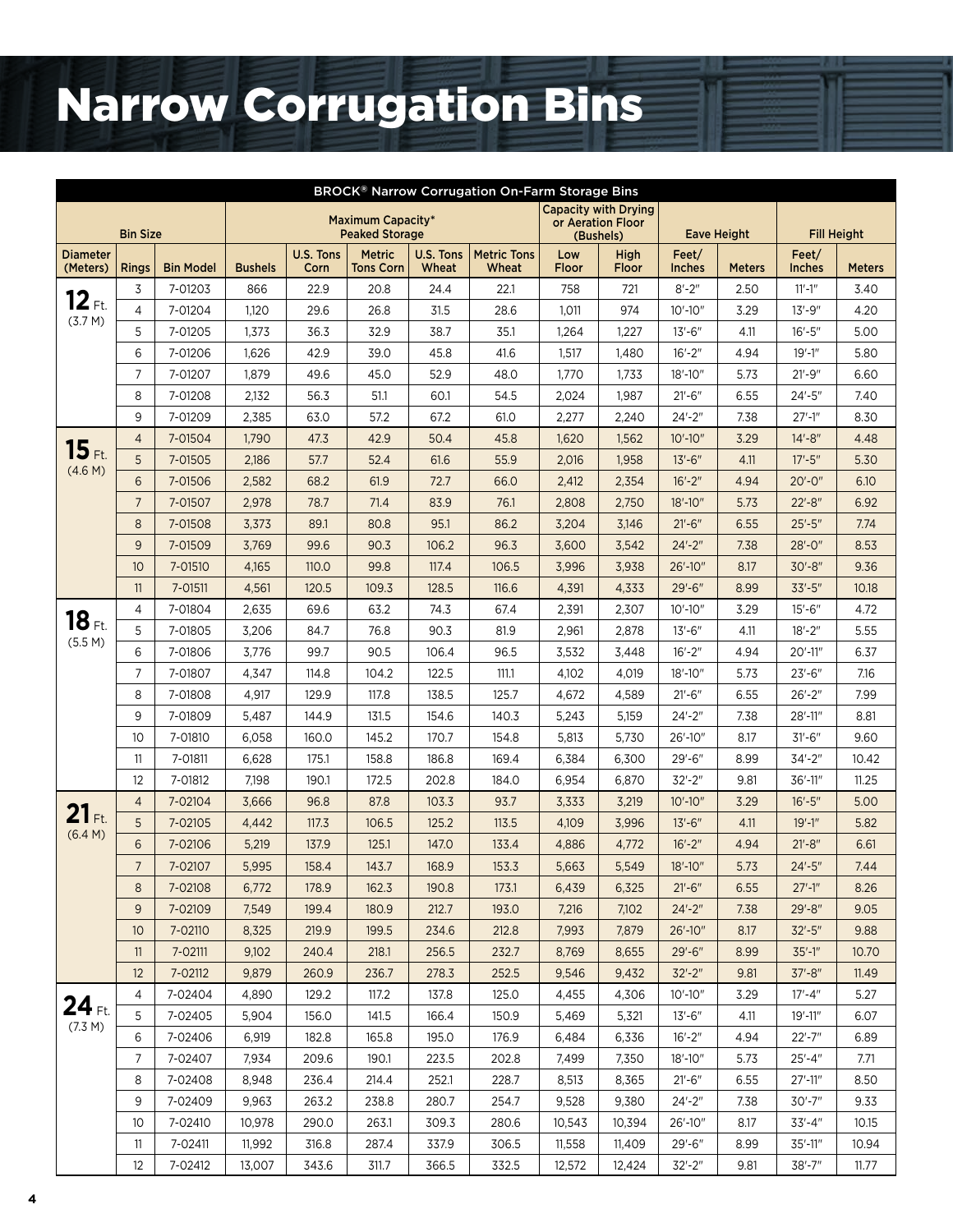### **BROCK SOLID® BROCI**

| <b>BROCK® Narrow Corrugation On-Farm Storage Bins</b> |                |                  |                |                          |                                            |                    |                             |              |                                                        |                 |               |                        |                    |
|-------------------------------------------------------|----------------|------------------|----------------|--------------------------|--------------------------------------------|--------------------|-----------------------------|--------------|--------------------------------------------------------|-----------------|---------------|------------------------|--------------------|
| <b>Bin Size</b>                                       |                |                  |                |                          | Maximum Capacity*<br><b>Peaked Storage</b> |                    |                             |              | Capacity with Drying<br>or Aeration Floor<br>(Bushels) |                 | Eave Height   |                        | <b>Fill Height</b> |
| <b>Diameter</b><br>(Meters)                           | <b>Rings</b>   | <b>Bin Model</b> | <b>Bushels</b> | <b>U.S. Tons</b><br>Corn | <b>Metric</b><br><b>Tons Corn</b>          | U.S. Tons<br>Wheat | <b>Metric Tons</b><br>Wheat | Low<br>Floor | High<br>Floor                                          | Feet/<br>Inches | <b>Meters</b> | Feet/<br><b>Inches</b> | <b>Meters</b>      |
|                                                       | $\overline{4}$ | 7-02704          | 6,317          | 166.9                    | 151.4                                      | 178.0              | 161.5                       | 5,767        | 5,579                                                  | $10' - 10''$    | 3.29          | $18' - 1''$            | 5.52               |
| $\mathbf{27}$ Ft.<br>(8.2 M)                          | 5              | 7-02705          | 7,602          | 200.8                    | 182.2                                      | 214.2              | 194.3                       | 7,051        | 6,863                                                  | $13' - 6''$     | 4.11          | 20'-10"                | 6.34               |
|                                                       | 6              | 7-02706          | 8.886          | 234.7                    | 212.9                                      | 250.4              | 227.1                       | 8,336        | 8.148                                                  | $16' - 2''$     | 4.94          | $23 - 6$ "             | 7.16               |
|                                                       | $\overline{7}$ | 7-02707          | 10,171         | 268.7                    | 243.7                                      | 286.6              | 260.0                       | 9,620        | 9,432                                                  | 18'-10"         | 5.73          | $26' - 1''$            | 7.96               |
|                                                       | 8              | 7-02708          | 11,455         | 302.6                    | 274.5                                      | 322.8              | 292.8                       | 10,905       | 10,717                                                 | $21 - 6$ "      | 6.55          | 28'-10"                | 8.78               |
|                                                       | 9              | 7-02709          | 12.740         | 336.5                    | 305.3                                      | 359.0              | 325.6                       | 12,189       | 12,001                                                 | $24 - 2"$       | 7.38          | $31' - 6''$            | 9.60               |
|                                                       | 10             | 7-02710          | 14.024         | 370.5                    | 336.1                                      | 395.1              | 358.5                       | 13.474       | 13,286                                                 | 26'-10"         | 8.17          | 34'-1"                 | 10.39              |
|                                                       | 11             | 7-02711          | 15,309         | 404.4                    | 366.9                                      | 431.3              | 391.3                       | 14,758       | 14,570                                                 | $29' - 6''$     | 8.99          | 36'-10"                | 11.22              |
|                                                       | 12             | 7-02712          | 16,593         | 438.3                    | 397.6                                      | 467.5              | 424.1                       | 16,043       | 15,854                                                 | $32 - 2"$       | 9.81          | $39' - 6''$            | 12.04              |
| 30 Ft.                                                | $\overline{4}$ | 7-03004          | 7,958          | 210.2                    | 190.7                                      | 224.2              | 203.4                       | 7,278        | 7,046                                                  | $10' - 10''$    | 3.29          | $19' - 0''$            | 5.79               |
| (9.1 M)                                               | 5              | 7-03005          | 9.544          | 252.1                    | 228.7                                      | 268.9              | 244.0                       | 8,864        | 8,632                                                  | $13'-6''$       | 4.11          | $21' - 8''$            | 6.61               |
|                                                       | 6              | 7-03006          | 11,130         | 294.0                    | 266.7                                      | 313.6              | 284.5                       | 10,450       | 10,218                                                 | $16' - 2''$     | 4.94          | $24' - 4''$            | 7.41               |
|                                                       | $\overline{7}$ | 7-03007          | 12,716         | 335.9                    | 304.7                                      | 358.3              | 325.0                       | 12,036       | 11,804                                                 | $18' - 10''$    | 5.73          | $27' - 0''$            | 8.23               |
|                                                       | 8              | 7-03008          | 14,302         | 377.8                    | 342.7                                      | 403.0              | 365.6                       | 13,622       | 13,390                                                 | $21' - 6''$     | 6.55          | $29' - 8''$            | 9.05               |
|                                                       | 9              | 7-03009          | 15,888         | 419.7                    | 380.7                                      | 447.7              | 406.1                       | 15,208       | 14,976                                                 | $24 - 2"$       | 7.38          | $32' - 4''$            | 9.85               |
|                                                       | 10             | 7-03010          | 17,474         | 461.6                    | 418.7                                      | 492.4              | 446.7                       | 16,794       | 16,562                                                 | 26'-10"         | 8.17          | $35' - 0''$            | 10.67              |
|                                                       | 11             | 7-03011          | 19,060         | 503.5                    | 456.8                                      | 537.0              | 487.2                       | 18,381       | 18,148                                                 | $29' - 6''$     | 8.99          | $37' - 8''$            | 11.49              |
|                                                       | 12             | 7-03012          | 20,646         | 545.4                    | 494.8                                      | 581.7              | 527.7                       | 19,967       | 19,734                                                 | $32 - 2$ "      | 9.81          | $40' - 4"$             | 12.28              |
|                                                       | 13             | 7-03013          | 22,232         | 587.3                    | 532.8                                      | 626.4              | 568.3                       | 21,553       | 21,320                                                 | 34'-10"         | 10.61         | $43' - 0''$            | 13.11              |
| 33 Ft.                                                | $\overline{4}$ | 7-03304          | 9,821          | 259.4                    | 235.3                                      | 276.7              | 251.0                       | 8,998        | 8,717                                                  | $10' - 10''$    | 3.29          | $19' - 11''$           | 6.07               |
| (10.1 M)                                              | 5              | 7-03305          | 11,740         | 310.1                    | 281.3                                      | 330.8              | 300.1                       | 10,917       | 10,636                                                 | $13' - 6''$     | 4.11          | $22 - 6$ "             | 6.86               |
|                                                       | 6              | 7-03306          | 13,659         | 360.8                    | 327.3                                      | 384.9              | 349.2                       | 12,837       | 12,556                                                 | $16' - 2''$     | 4.94          | $25 - 2"$              | 7.68               |
|                                                       | $\overline{7}$ | 7-03307          | 15.579         | 411.5                    | 373.3                                      | 439.0              | 398.2                       | 14.756       | 14,475                                                 | 18'-10"         | 5.73          | $27' - 11''$           | 8.50               |
|                                                       | 8              | 7-03308          | 17,498         | 462.2                    | 419.3                                      | 493.0              | 447.3                       | 16,676       | 16,395                                                 | $21 - 6$ "      | 6.55          | $30' - 6''$            | 9.30               |
|                                                       | 9              | 7-03309          | 19,418         | 512.9                    | 465.3                                      | 547.1              | 496.3                       | 18,595       | 18,314                                                 | $24 - 2"$       | 7.38          | $33'-2''$              | 10.12              |
|                                                       | 10             | 7-03310          | 21,337         | 563.6                    | 511.3                                      | 601.2              | 545.4                       | 20,515       | 20,233                                                 | 26'-10"         | 8.17          | 35'-11"                | 10.94              |
|                                                       | 11             | 7-03311          | 23,257         | 614.3                    | 557.3                                      | 655.3              | 594.5                       | 22,434       | 22,153                                                 | $29' - 6''$     | 8.99          | 38'-6"                 | 11.73              |
|                                                       | 12             | 7-03312          | 25,176         | 665.0                    | 603.3                                      | 709.4              | 643.5                       | 24,353       | 24,072                                                 | $32 - 2"$       | 9.81          | $41 - 2$ "             | 12.56              |
|                                                       | 13             | 7-03313          | 27.096         | 715.7                    | 649.3                                      | 763.5              | 692.6                       | 26,273       | 25,992                                                 | 34'-10"         | 10.61         | 43'-11"                | 13.38              |

**\* Maximum Capacity** for a bin allows for grain to be at a 28° angle of repose, starting one inch (25 mm) below the eave. The grain capacities listed above are based on ASAE Standard S413.1, with a compaction factor of 6%. Metric tons are based on ASAE Standard D241.4 of 721 kg per cubic meter for corn and 772 kg per cubic meter for wheat. Bins are designed to meet ASCE 7-10 code requirements for 105 mph (169 km/h) wind zones and UBC 97 seismic zone 1. Standard roof peak capacity for Brock's on-farm bins is up to 8,000 pounds (3,600 kg) depending on bin diameter and ground snow load. In the pursuit of LEADERSHIP THROUGH INNOVATION®, we reserve the right to change specifications without prior notice.

*(Narrow Corrugation models continue on page 6)*

Because you will customize your grain storage system to your unique needs, not all potentially dangerous or harmful situations can be identified by Brock Grain Systems at the time the bin components and accessories are manufactured. Therefore, it is essential that you think safety first and pay close attention to all possible hazards within your storage systems.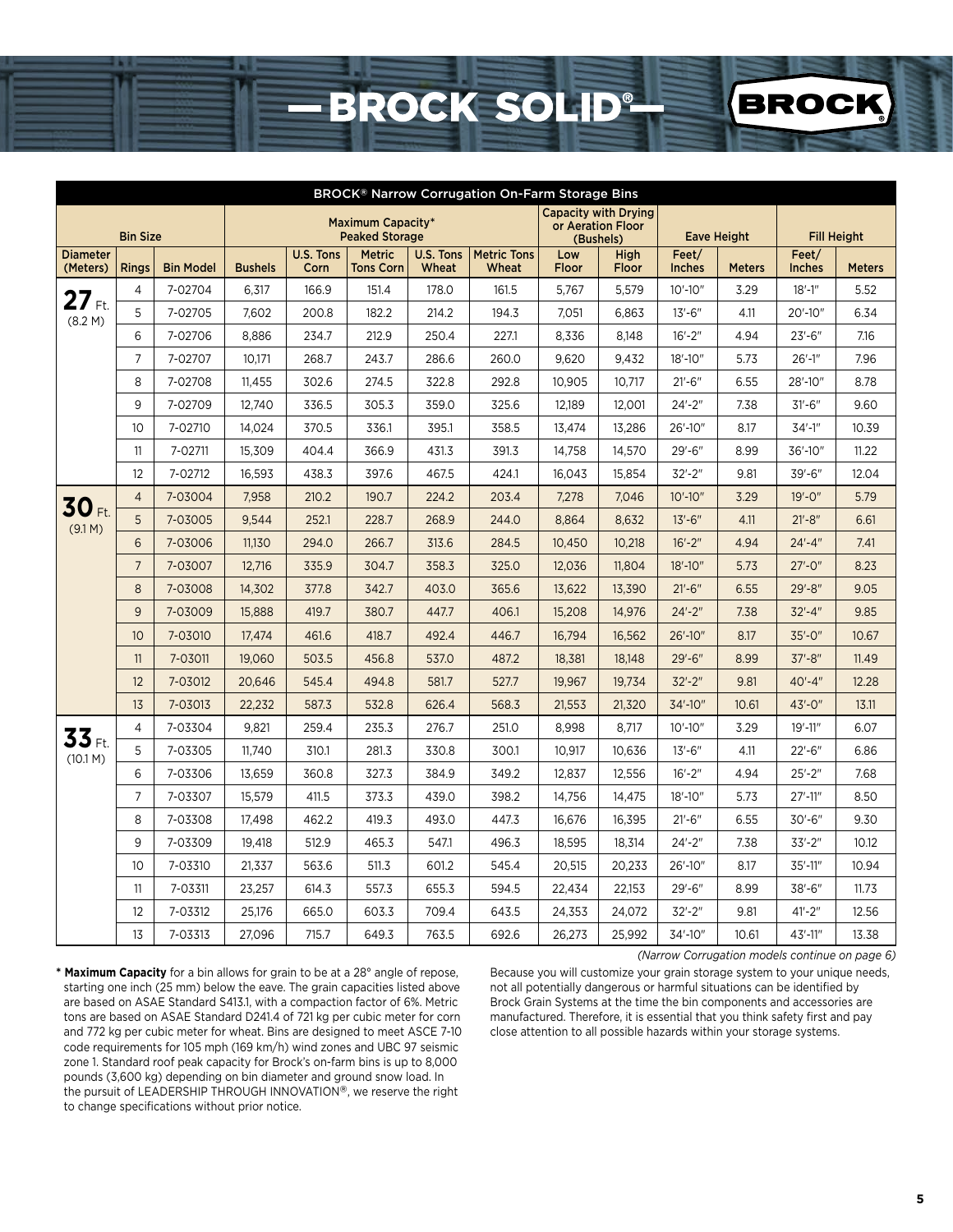## **Narrow Corrugation Bins**

|                             | <b>BROCK® Narrow Corrugation On-Farm Storage Bins</b> |                  |                |                   |                                   |                                                  |                             |              |               |                        |                    |                        |                    |
|-----------------------------|-------------------------------------------------------|------------------|----------------|-------------------|-----------------------------------|--------------------------------------------------|-----------------------------|--------------|---------------|------------------------|--------------------|------------------------|--------------------|
|                             |                                                       |                  |                | Maximum Capacity* |                                   | <b>Capacity with Drying</b><br>or Aeration Floor |                             |              |               |                        |                    |                        |                    |
|                             | <b>Bin Size</b>                                       |                  |                |                   | <b>Peaked Storage</b>             |                                                  |                             |              | (Bushels)     |                        | <b>Eave Height</b> |                        | <b>Fill Height</b> |
| <b>Diameter</b><br>(Meters) | <b>Rings</b>                                          | <b>Bin Model</b> | <b>Bushels</b> | U.S. Tons<br>Corn | <b>Metric</b><br><b>Tons Corn</b> | U.S. Tons<br>Wheat                               | <b>Metric Tons</b><br>Wheat | Low<br>Floor | High<br>Floor | Feet/<br><b>Inches</b> | <b>Meters</b>      | Feet/<br><b>Inches</b> | <b>Meters</b>      |
|                             | $\overline{4}$                                        | 7-03604          | 11,915         | 314.7             | 285.5                             | 335.7                                            | 304.6                       | 10,936       | 10,602        | $10' - 10''$           | 3.29               | $20' - 8''$            | 6.31               |
| 36 Ft.                      | 5                                                     | 7-03605          | 14,200         | 375.1             | 340.3                             | 400.1                                            | 363.0                       | 13,221       | 12,886        | $13' - 6''$            | 4.11               | $23'-5''$              | 7.13               |
| (11.0 M)                    | 6                                                     | 7-03606          | 16,484         | 435.4             | 395.0                             | 464.5                                            | 421.4                       | 15,505       | 15,171        | $16' - 2''$            | 4.94               | 26'-0"                 | 7.92               |
|                             | $\overline{7}$                                        | 7-03607          | 18.769         | 495.8             | 449.8                             | 528.8                                            | 479.8                       | 17,790       | 17,455        | 18'-10"                | 5.73               | $28' - 8''$            | 8.75               |
|                             | 8                                                     | 7-03608          | 21,054         | 556.1             | 504.5                             | 593.2                                            | 538.2                       | 20,075       | 19,740        | $21' - 6''$            | 6.55               | $31' - 5''$            | 9.57               |
|                             | 9                                                     | 7-03609          | 23,338         | 616.5             | 559.3                             | 657.6                                            | 596.6                       | 22,359       | 22,024        | $24 - 2"$              | 7.38               | 34'-0"                 | 10.36              |
|                             | 10 <sup>°</sup>                                       | 7-03610          | 25,623         | 676.8             | 614.0                             | 722.0                                            | 655.0                       | 24,644       | 24,309        | 26'-10"                | 8.17               | $36' - 8''$            | 11.19              |
|                             | 11                                                    | 7-03611          | 27,907         | 737.2             | 668.8                             | 786.3                                            | 713.4                       | 26,928       | 26,594        | $29' - 6''$            | 8.99               | $39' - 5''$            | 12.01              |
|                             | 12                                                    | 7-03612          | 30,192         | 797.5             | 723.5                             | 850.7                                            | 771.7                       | 29,213       | 28,878        | $32 - 2"$              | 9.81               | $42' - 0''$            | 12.80              |
|                             | 13                                                    | 7-03613          | 32,476         | 857.9             | 778.3                             | 915.1                                            | 830.1                       | 31,497       | 31,163        | 34'-10"                | 10.61              | 44'-8"                 | 13.62              |
|                             | $\overline{4}$                                        | 7-04204          | 16,838         | 444.8             | 403.5                             | 474.4                                            | 430.4                       | 15,505       | 15,050        | $10' - 10''$           | 3.29               | $22 - 6$ "             | 6.86               |
| $42$ Ft.                    | 5                                                     | 7-04205          | 19,948         | 526.9             | 478.0                             | 562.1                                            | 509.9                       | 18,615       | 18,160        | $13'-6''$              | 4.11               | $25'-2"$               | 7.68               |
| (12.8 M)                    | 6                                                     | 7-04206          | 23,058         | 609.1             | 552.6                             | 649.7                                            | 589.4                       | 21,726       | 21,270        | $16' - 2''$            | 4.94               | $27' - 10''$           | 8.47               |
|                             | $\overline{7}$                                        | 7-04207          | 26,169         | 691.3             | 627.1                             | 737.3                                            | 668.9                       | 24,836       | 24,380        | $18' - 10''$           | 5.73               | $30' - 6''$            | 9.30               |
|                             | 8                                                     | 7-04208          | 29,279         | 773.4             | 701.6                             | 825.0                                            | 748.4                       | 27,946       | 27,490        | $21' - 6''$            | 6.55               | $33'-2''$              | 10.12              |
|                             | 9                                                     | 7-04209          | 32,389         | 855.6             | 776.2                             | 912.6                                            | 827.9                       | 31,056       | 30,600        | $24'-2''$              | 7.38               | 35'-10"                | 10.91              |
|                             | 10                                                    | 7-04210          | 35,499         | 937.7             | 850.7                             | 1,000.2                                          | 907.4                       | 34,166       | 33,711        | 26'-10"                | 8.17               | $38' - 6''$            | 11.73              |
|                             | 11                                                    | 7-04211          | 38,609         | 1,019.9           | 925.2                             | 1,087.9                                          | 986.9                       | 37,276       | 36,821        | $29' - 6''$            | 8.99               | $41' - 2''$            | 12.56              |
|                             | 12                                                    | 7-04212          | 41,719         | 1,102.0           | 999.8                             | 1,175.5                                          | 1,066.4                     | 40,386       | 39,931        | $32 - 2$ "             | 9.81               | 43'-10"                | 13.35              |
|                             | 13                                                    | 7-04213          | 44,829         | 1,184.2           | 1,074.3                           | 1,263.1                                          | 1,145.9                     | 43,497       | 43,041        | 34'-10"                | 10.61              | $46' - 6''$            | 14.17              |
|                             | $\overline{4}$                                        | 7-04804          | 22,802         | 602.3             | 546.4                             | 642.5                                            | 582.8                       | 21,060       | 20,465        | $10' - 10''$           | 3.29               | $24 - 2"$              | 7.38               |
| 48 Ft.                      | 5                                                     | 7-04805          | 26,864         | 709.6             | 643.8                             | 756.9                                            | 686.7                       | 25,123       | 24,528        | $13' - 6''$            | 4.11               | 26'-11"                | 8.20               |
| (14.6 M)                    | 6                                                     | 7-04806          | 30,927         | 817.0             | 741.1                             | 871.4                                            | 790.5                       | 29,186       | 28,591        | $16' - 2''$            | 4.94               | $29' - 6''$            | 8.99               |
|                             | $\overline{7}$                                        | 7-04807          | 34,990         | 924.3             | 838.5                             | 985.9                                            | 894.4                       | 33,249       | 32,654        | 18'-10"                | 5.73               | $32 - 2"$              | 9.81               |
|                             | 8                                                     | 7-04808          | 39,053         | 1,031.6           | 935.9                             | 1,100.4                                          | 998.2                       | 37,312       | 36,717        | $21' - 6''$            | 6.55               | 34'-11"                | 10.64              |
|                             | 9                                                     | 7-04809          | 43,116         | 1,138.9           | 1,033.2                           | 1,214.8                                          | 1,102.1                     | 41,375       | 40,779        | $24 - 2"$              | 7.38               | $37' - 6''$            | 11.43              |
|                             | 10                                                    | 7-04810          | 47,179         | 1,246.2           | 1,130.6                           | 1,329.3                                          | 1,206.0                     | 45,437       | 44,842        | 26'-10"                | 8.17               | $40' - 2"$             | 12.25              |
|                             | 11                                                    | 7-04811          | 51,241         | 1,353.6           | 1,227.9                           | 1,443.8                                          | 1,309.8                     | 49,500       | 48,905        | $29' - 6''$            | 8.99               | 42'-11"                | 13.08              |
|                             | 12                                                    | 7-04812          | 55,304         | 1,460.9           | 1,325.3                           | 1,558.3                                          | 1,413.7                     | 53,563       | 52,968        | $32 - 2"$              | 9.81               | 45'-6"                 | 13.87              |
|                             | 13                                                    | 7-04813          | 59,367         | 1,568.2           | 1,422.7                           | 1,672.7                                          | 1,517.5                     | 57,626       | 57,031        | 34'-10"                | 10.61              | $48 - 2$ "             | 14.69              |
|                             | $\overline{4}$                                        | 75-05404         | 29,880         | 789.3             | 716.1                             | 841.9                                            | 763.8                       | 27,677       | 26,923        | $10' - 10''$           | 3.29               | 24'-10"                | 7.56               |
| $54$ Ft.                    | 5                                                     | 75-05405         | 35,023         | 925.1             | 839.3                             | 986.8                                            | 895.2                       | 32,819       | 32,066        | $13'-6''$              | 4.11               | $27' - 6''$            | 8.38               |
| (16.5 M)                    | 6                                                     | 75-05406         | 40,165         | 1,061.0           | 962.5                             | 1,131.7                                          | 1,026.7                     | 37,961       | 37,208        | $16' - 2''$            | 4.94               | $30' - 2''$            | 9.20               |
|                             | $\overline{7}$                                        | 75-05407         | 45,308         | 1,196.8           | 1,085.7                           | 1,276.6                                          | 1,158.1                     | 43,104       | 42,351        | 18'-10"                | 5.73               | 32'-10"                | 10.00              |
|                             | 8                                                     | 75-05408         | 50,450         | 1,332.7           | 1,209.0                           | 1,421.5                                          | 1,289.6                     | 48,246       | 47,493        | $21' - 6''$            | 6.55               | $35' - 6''$            | 10.82              |
|                             | 9                                                     | 75-05409         | 55,593         | 1,468.5           | 1,332.2                           | 1,566.4                                          | 1,421.0                     | 53,389       | 52,635        | $24 - 2"$              | 7.38               | $38 - 2$ "             | 11.64              |
|                             | 10                                                    | 75-05410         | 60,735         | 1,604.3           | 1,455.4                           | 1,711.3                                          | 1,552.5                     | 58,531       | 57,778        | 26'-10"                | 8.17               | 40'-10"                | 12.44              |
|                             | 11                                                    | 75-05411         | 65,877         | 1,740.2           | 1,578.7                           | 1,856.2                                          | 1,683.9                     | 63,674       | 62,920        | $29' - 6''$            | 8.99               | $43' - 6''$            | 13.26              |
|                             | 12                                                    | 75-05412         | 71,020         | 1,876.0           | 1,701.9                           | 2,001.1                                          | 1,815.4                     | 68,816       | 68,063        | $32 - 2$ "             | 9.81               | $46' - 2''$            | 14.08              |

**\* Maximum Capacity** for a bin allows for grain to be at a 28° angle of repose, starting one inch (25 mm) below the eave. The grain capacities listed above are based on ASAE Standard S413.1, with a compaction factor of 6%. Metric tons are based on ASAE Standard D241.4 of 721 kg per cubic meter for corn and 772 kg per cubic meter for wheat. Bins are designed to meet ASCE 7-10 code requirements for 105 mph (169 km/h) wind zones and UBC 97 seismic zone 1. Standard roof peak capacity for Brock's on-farm bins is up to 8,000 pounds (3,600 kg) depending on bin diameter and ground snow load. In the pursuit of LEADERSHIP THROUGH INNOVATION®, we reserve the right to change specifications without prior notice.

Because you will customize your grain storage system to your unique needs, not all potentially dangerous or harmful situations can be identified by Brock Grain Systems at the time the bin components and accessories are manufactured. Therefore, it is essential that you think safety first and pay close attention to all possible hazards within your storage systems.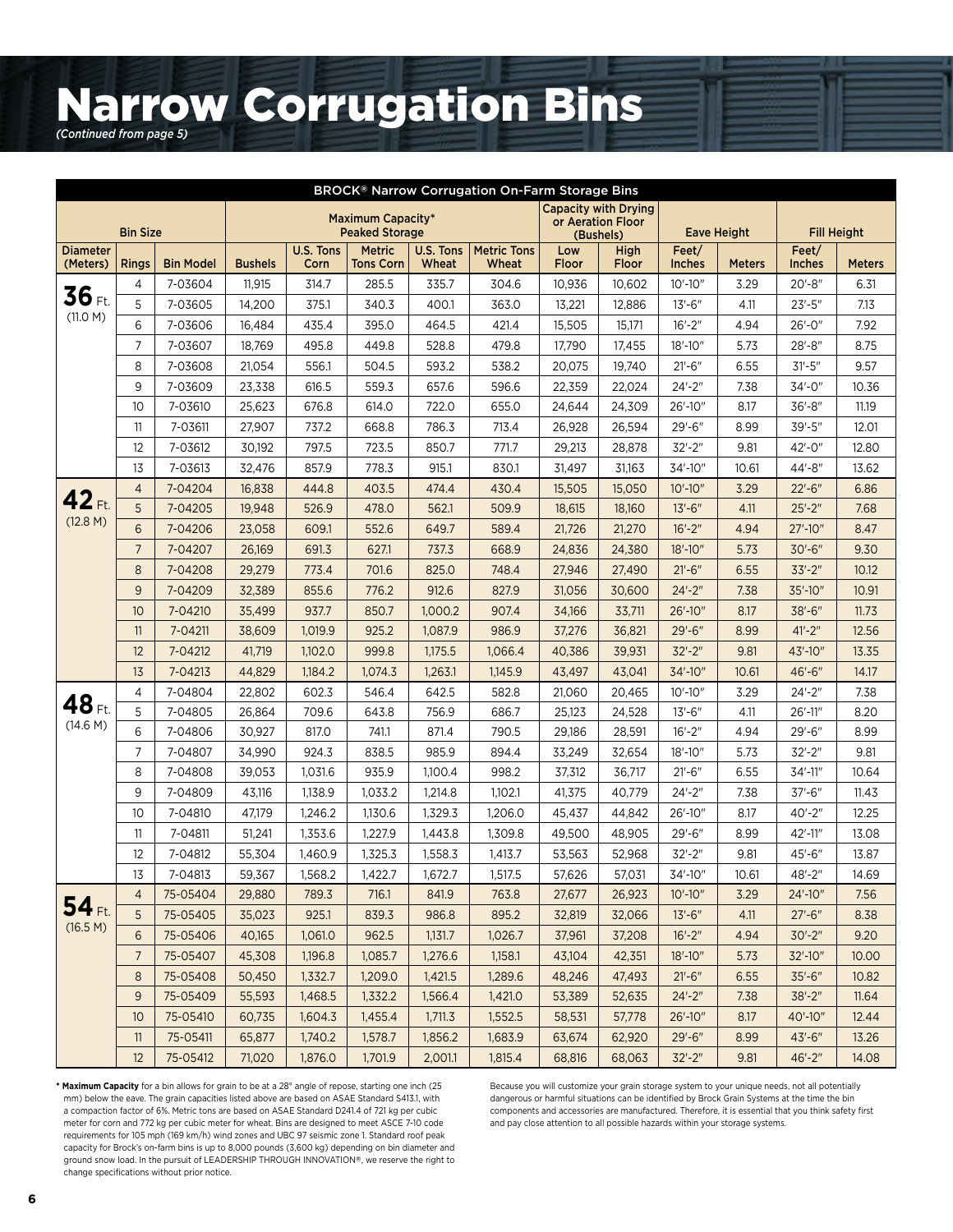Hopper-Bottom Holding Bins

|                        |                  |                |                                            | <b>BROCK<sup>®</sup> Narrow Corrugation On-Farm Hopper-Bottom Bins</b> |               |                    |
|------------------------|------------------|----------------|--------------------------------------------|------------------------------------------------------------------------|---------------|--------------------|
|                        | <b>Bin Size</b>  |                | Maximum Capacity*<br><b>Peaked Storage</b> |                                                                        |               | <b>Fill Height</b> |
| <b>Diameter</b>        |                  |                | U.S. Tons                                  | <b>Metric</b>                                                          | Feet/         |                    |
| (Meters)               | <b>Bin Model</b> | <b>Bushels</b> | Corn                                       | <b>Tons Corn</b>                                                       | <b>Inches</b> | <b>Meters</b>      |
|                        | 45-00931         | 259            | 6.8                                        | 6.2                                                                    | $11' - 10''$  | 3.61               |
| ' Ft.                  | 45-00932         | 401            | 10.6                                       | 9.6                                                                    | 14'-6"        | 4.42               |
| (2.7 M)                | 45-00933         | 544            | 14.4                                       | 13.0                                                                   | $17 - 2"$     | 5.23               |
| $45^{\circ}$           | 45-00934         | 686            | 18.1                                       | 16.4                                                                   | 19'-10"       | 6.05               |
| Hopper                 | 45-00935         | 828            | 21.9                                       | 19.8                                                                   | $22 - 6$ "    | 6.86               |
| Angle                  | 45-00936         | 970            | 25.6                                       | 23.3                                                                   | $25 - 2"$     | 7.67               |
|                        | 45-00937         | 1,113          | 29.4                                       | 26.7                                                                   | 27'-10"       | 8.48               |
|                        | 45-00938         | 1,255          | 33.2                                       | 30.1                                                                   | 30'-6"        | 9.30               |
|                        | 45-00939         | 1,397          | 36.9                                       | 33.5                                                                   | $33'-2''$     | 10.11              |
|                        | 45-009310        | 1,540          | 40.7                                       | 36.9                                                                   | 35'-10"       | 10.92              |
|                        | 45-009311        | 1,682          | 44.4                                       | 40.3                                                                   | 38'-6"        | 11.74              |
|                        | 45-01231         | 532            | 14.1                                       | 12.8                                                                   | $14'-2''$     | 4.32               |
| $12$ Ft.               | 45-01232         | 785            | 20.7                                       | 18.8                                                                   | $16' - 10''$  | 5.13               |
| (3.7 M)                | 45-01233         | 1,039          | 27.4                                       | 24.9                                                                   | $19' - 6''$   | 5.94               |
| $45^\circ$             | 45-01234         | 1,292          | 34.1                                       | 31.0                                                                   | $22 - 2"$     | 6.76               |
| Hopper                 | 45-01235         | 1,545          | 40.8                                       | 37.0                                                                   | 24'-10"       | 7.57               |
| Angle                  | 45-01236         | 1,799          | 47.5                                       | 43.1                                                                   | $27' - 6''$   | 8.38               |
|                        | 45-01237         | 2,052          | 54.2                                       | 49.2                                                                   | $30'-2"$      | 9.19               |
|                        | 45-01238         | 2,305          | 60.9                                       | 55.2                                                                   | 32'-10"       | 10.01              |
|                        | 45-01239         | 2,558          | 67.6                                       | 61.3                                                                   | $35' - 6''$   | 10.82              |
|                        | 45-012310        | 2,812          | 74.3                                       | 67.4                                                                   | $38 - 2"$     | 11.63              |
|                        | 45-012311        | 3,065          | 81.0                                       | 73.5                                                                   | 40′-10″       | 12.45              |
|                        | 45-01201         | 674            | 17.8                                       | 16.2                                                                   | $19' - 5''$   | 5.92               |
| $12$ Ft.               | 45-01202         | 927            | 24.5                                       | 22.2                                                                   | $22'-1''$     | 6.73               |
| (3.7 M)                | 45-01203         | 1,181          | 31.2                                       | 28.3                                                                   | 24'-9"        | 7.54               |
|                        | 45-01204         | 1,434          | 37.9                                       | 34.4                                                                   | $27 - 5"$     | 8.36               |
| $60^{\circ}$<br>Hopper | 45-01205         | 1,687          | 44.6                                       | 40.4                                                                   | $30' - 1''$   | 9.17               |
| Angle                  | 45-01206         | 1,941          | 51.3                                       | 46.5                                                                   | $32 - 9$ "    | 9.98               |
|                        | 45-01207         | 2,194          | 58.0                                       | 52.6                                                                   | 35′-5″        | 10.80              |
|                        | 45-01208         | 2,447          | 64.6                                       | 58.6                                                                   | 38'-1"        | 11.61              |
|                        | 45-01209         | 2,700          | 71.3                                       | 64.7                                                                   | 40'-9"        | 12.42              |
|                        | 45-012010        | 2,954          | 78.0                                       | 70.8                                                                   | $43 - 5$ "    | 13.23              |
|                        | 45-012011        | 3,207          | 84.7                                       | 76.9                                                                   | 46'-1"        | 14.05              |
| 1 E                    | 45-01532         | 1,342          | 35.4                                       | 32.2                                                                   | $19' - 2''$   | 5.84               |
| <b>IJ</b> Ft.          | 45-01533         | 1,738          | 45.9                                       | 41.6                                                                   | $21' - 10''$  | 6.65               |
| (4.6 M)                | 45-01534         | 2,134          | 56.4                                       | 51.1                                                                   | $24 - 6$ "    | 7.47               |
| $45^\circ$             | 45-01535         | 2,530          | 66.8                                       | 60.6                                                                   | $27 - 2$ "    | 8.28               |
| Hopper                 | 45-01536         | 2,926          | 77.3                                       | 70.1                                                                   | 29′-10″       | 9.09               |
| Angle                  | 45-01537         | 3,322          | 87.8                                       | 79.6                                                                   | $32 - 6$ "    | 9.91               |
|                        | 45-01538         | 3,718          | 98.2                                       | 89.1                                                                   | $35' - 2''$   | 10.72              |
|                        | 45-01539         | 4,114          | 108.7                                      | 98.6                                                                   | 37'-10"       | 11.53              |
|                        | 45-01502         | 1,609          | 42.5                                       | 38.6                                                                   | 25'-10"       | 7.87               |
| 15 ft.                 | 45-01503         | 2,005          | 53.0                                       | 48.1                                                                   | 28′-6″        | 8.69               |
| (4.6 M)                | 45-01504         | 2,402          | 63.4                                       | 57.5                                                                   | $31 - 2"$     | 9.50               |
|                        | 45-01505         | 2,798          | 73.9                                       | 67.0                                                                   | 33'-10"       | 10.31              |
| $60^\circ$<br>Hopper   | 45-01506         | 3,194          | 84.4                                       | 76.5                                                                   | $36' - 6''$   | 11.13              |
| Angle                  | 45-01507         | 3,590          | 94.8                                       | 86.0                                                                   | 39′-2″        | 11.94              |
|                        | 45-01508         | 3,986          | 105.3                                      | 95.5                                                                   | 41'-10"       | 12.75              |
|                        | 45-01509         | 4,382          | 115.7                                      | 105.0                                                                  | 44'-6"        | 13.56              |
|                        | 45-015010        | 4,778          | 126.2                                      | 114.5                                                                  | 47'-2"        | 14.37              |

|                             | <b>BROCK<sup>®</sup> Narrow Corrugation On-Farm Hopper-Bottom Bins</b> |       |                                            |                                   |                    |               |  |  |  |
|-----------------------------|------------------------------------------------------------------------|-------|--------------------------------------------|-----------------------------------|--------------------|---------------|--|--|--|
|                             | <b>Bin Size</b>                                                        |       | Maximum Capacity*<br><b>Peaked Storage</b> |                                   | <b>Fill Height</b> |               |  |  |  |
| <b>Diameter</b><br>(Meters) | <b>Bin Model</b>                                                       |       | U.S. Tons<br>Corn                          | <b>Metric</b><br><b>Tons Corn</b> | Feet/<br>Inches    | <b>Meters</b> |  |  |  |
|                             | 45-01832                                                               | 2,093 | 55.3                                       | 50.2                              | $21' - 7''$        | 6.58          |  |  |  |
| 18 Ft.                      | 45-01833                                                               | 2,663 | 70.4                                       | 63.8                              | $24 - 3"$          | 7.39          |  |  |  |
| (5.5 M)                     | 45-01834                                                               | 3,234 | 85.4                                       | 77.5                              | 26'-11"            | 8.20          |  |  |  |
| $45^\circ$                  | 45-01835                                                               | 3,805 | 100.5                                      | 91.2                              | $29' - 7''$        | 9.02          |  |  |  |
| Hopper                      | 45-01836                                                               | 4,375 | 115.6                                      | 104.8                             | $32 - 3"$          | 9.83          |  |  |  |
| Angle                       | 45-01837                                                               | 4,946 | 130.6                                      | 118.5                             | 34'-11"            | 10.64         |  |  |  |
|                             | 45-01838                                                               | 5,516 | 145.7                                      | 132.2                             | $37' - 7''$        | 11.46         |  |  |  |
|                             | 45-01839                                                               | 6,087 | 160.8                                      | 145.9                             | $40' - 3"$         | 12.27         |  |  |  |
|                             | 45-02132                                                               | 3,073 | 81.2                                       | 73.6                              | $24' - 0''$        | 7.32          |  |  |  |
| $21$ Ft.                    | 45-02133                                                               | 3,850 | 101.7                                      | 92.3                              | $26' - 8''$        | 8.13          |  |  |  |
| (6.4 M)                     | 45-02134                                                               | 4,627 | 122.2                                      | 110.9                             | $29' - 4''$        | 8.94          |  |  |  |
| $45^\circ$                  | 45-02135                                                               | 5,404 | 142.7                                      | 129.5                             | $32' - 0''$        | 9.75          |  |  |  |
| Hopper                      | 45-02136                                                               | 6,180 | 163.3                                      | 148.1                             | 34'-8"             | 10.57         |  |  |  |
| Angle                       | 45-02137                                                               | 6,957 | 183.8                                      | 166.7                             | $37' - 4''$        | 11.38         |  |  |  |
|                             | 45-02138                                                               | 7,734 | 204.3                                      | 185.3                             | $40' - 0''$        | 12.13         |  |  |  |

**\*Maximum Capacity** for a bin allows for grain to be at a 28° angle of repose, starting one inch (25 mm) below the eave. The grain capacities listed above are based on ASAE Standard S413.1, with a compaction factor of 6%. Metric tons are based on ASAE Standard D241.4 of 721 kg per cubic meter for corn and 772 kg per cubic meter for wheat. Standard and optional holding bin roof styles are available as follows:

| <b>On-Farm</b>     | <b>Roof Peak</b>                 | <b>Standard Roof</b>             | <b>Optional Roof</b> |
|--------------------|----------------------------------|----------------------------------|----------------------|
| <b>Holding Bin</b> | <b>Capacity</b>                  | <b>Style for Bin</b>             | <b>Style for Bin</b> |
| <b>Roof Style</b>  | Rating                           | <b>Diameters</b>                 | <b>Diameters</b>     |
| Feed Bin Roof      | 500 to 1,000 lbs<br>(225-450 kg) | 9 to 15 feet<br>$(2.7 - 4.6)$ m) |                      |
| 3-Panel            | 1.000 lbs                        | 18 to 21 feet                    | 12 to 15 feet        |
| <b>Ribbed Roof</b> | $(450 \text{ kg})$               | $(5.5 - 6.4 m)$                  | $(3.7 - 4.6)$ m)     |
| 4-Panel            | 4.000 lbs                        |                                  | 15 to 21 feet        |
| Ribbed Roof        | $(1,800 \text{ kg})$             |                                  | $(4.6 - 6.4 m)$      |

Roof peak capacity ratings are based on ground snow loads of 40 pounds per square foot (195 kg per square meter). Bins are designed to meet ASCE 7-10 code requirements for 105 mph (169 km/h) wind zones and UBC 97 seismic zone 1. In the pursuit of LEADERSHIP THROUGH INNOVATION®, we reserve the right to change specifications without prior notice.

**NOTE:** Hopper-bottom bins and silos are designed for the storage of free-flowing materials only. Soybean meal, meat scraps, and many other materials are NOT considered free-flowing and must use approved unloading equipment. Call Brock Grain Systems for approved unloading equipment. Any questions regarding the flowability of different materials should be directed to the material manufacturer. Because you will customize your grain storage system to your unique needs, not all potentially dangerous or harmful situations can be identified by Brock Grain Systems at the time the bin components and accessories are manufactured. Therefore, it is essential that you think safety first and pay close attention to all possible hazards within your storage systems.

### **Need More Capacity? Ask About Brock's EVEREST® Hopper-Bottom Bins In Diameters From 15 To 42 Feet (4.6 To 12.8 M).**